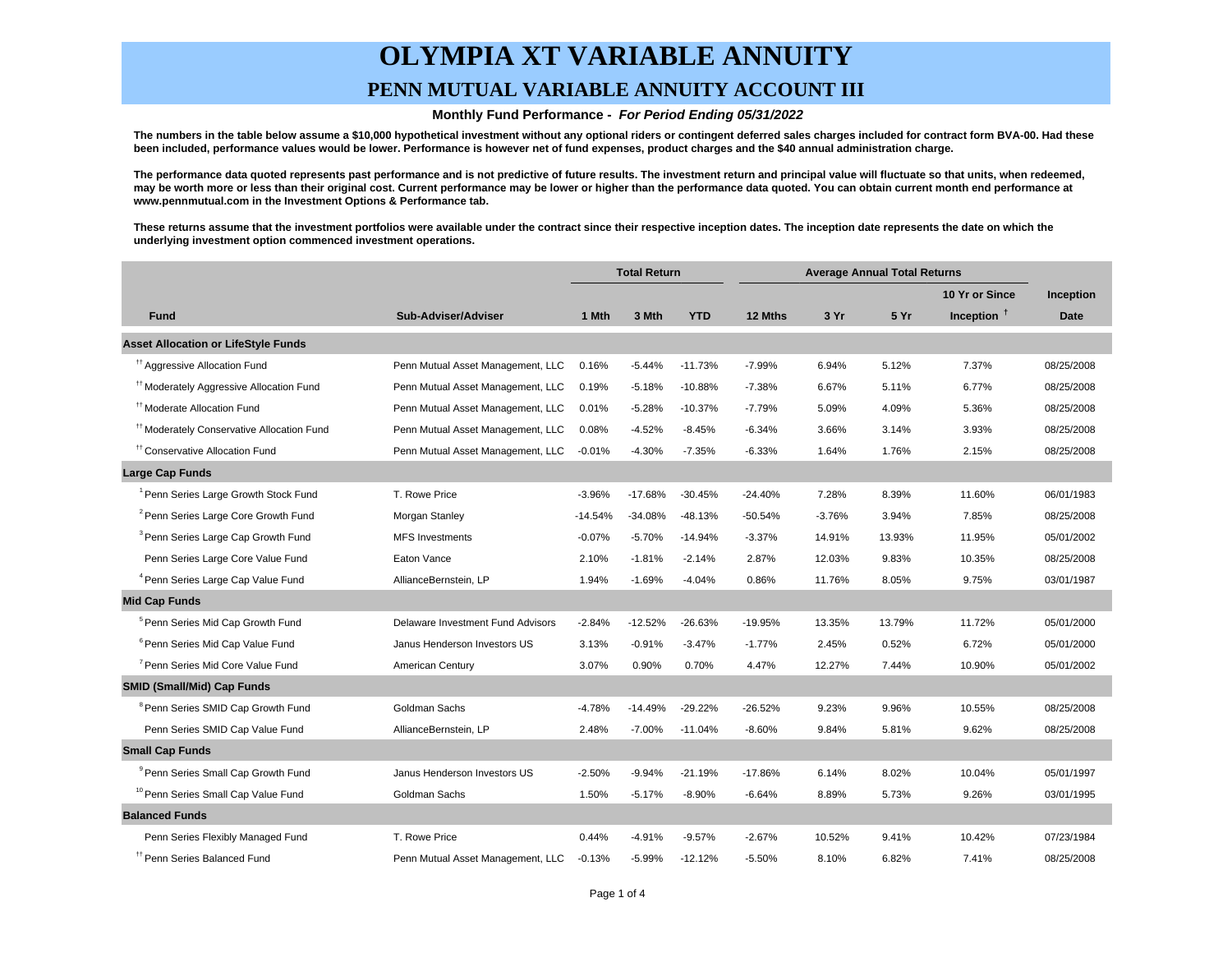## **OLYMPIA XT VARIABLE ANNUITY PENN MUTUAL VARIABLE ANNUITY ACCOUNT III**

#### **Monthly Fund Performance - For Period Ending 05/31/2022**

|                                                        |                                   | <b>Total Return</b> |           | <b>Average Annual Total Returns</b> |           |          |          |                |             |
|--------------------------------------------------------|-----------------------------------|---------------------|-----------|-------------------------------------|-----------|----------|----------|----------------|-------------|
|                                                        |                                   |                     |           |                                     |           |          |          | 10 Yr or Since | Inception   |
| <b>Fund</b>                                            | Sub-Adviser/Adviser               | 1 Mth               | 3 Mth     | <b>YTD</b>                          | 12 Mths   | 3 Yr     | 5 Yr     | Inception $†$  | <b>Date</b> |
| <b>Index Funds</b>                                     |                                   |                     |           |                                     |           |          |          |                |             |
| <sup>11</sup> Penn Series Index 500 Fund               | <b>State Street</b>               | 0.01%               | $-5.65%$  | $-13.42%$                           | $-2.06%$  | 14.52%   | 11.48%   | 12.43%         | 05/01/2000  |
| Penn Series Small Cap Index Fund                       | <b>State Street</b>               | $-0.06%$            | $-9.19%$  | $-17.35%$                           | $-18.68%$ | 7.54%    | 5.57%    | 8.59%          | 08/25/2008  |
| Penn Series Developed International Index Fund         | <b>State Street</b>               | 1.70%               | $-5.61%$  | $-12.16%$                           | $-12.68%$ | 4.39%    | 2.14%    | 5.00%          | 08/25/2008  |
| <b>Specialty Fund</b>                                  |                                   |                     |           |                                     |           |          |          |                |             |
| <sup>12</sup> Penn Series Real Estate Securities Fund  | Cohen & Steers                    | $-5.11%$            | $-2.59%$  | $-14.31%$                           | 2.25%     | 8.30%    | 8.14%    | 8.46%          | 05/01/2002  |
| <b>International Funds</b>                             |                                   |                     |           |                                     |           |          |          |                |             |
| Penn Series International Equity Fund                  | Vontobel Asset Management         | $-1.65%$            | $-8.17%$  | $-19.01%$                           | $-14.95%$ | 4.84%    | 3.44%    | 5.50%          | 11/01/1992  |
| <sup>13</sup> Penn Series Emerging Markets Equity Fund | Vontobel Asset Management         | $-0.38%$            | $-10.35%$ | $-15.48%$                           | $-24.86%$ | $-1.04%$ | $-1.70%$ | 0.68%          | 08/25/2009  |
| <b>Fixed-Income Funds</b>                              |                                   |                     |           |                                     |           |          |          |                |             |
| <sup>11</sup> Penn Series Limited Maturity Bond Fund   | Penn Mutual Asset Management, LLC | $-0.29%$            | $-2.50%$  | $-3.79%$                            | $-4.72%$  | $-0.47%$ | 0.06%    | $-0.19%$       | 05/01/2000  |
| <sup>11</sup> Penn Series Quality Bond Fund            | Penn Mutual Asset Management, LLC | $-0.26%$            | $-6.39%$  | $-9.99%$                            | $-10.15%$ | $-1.06%$ | 0.12%    | 0.42%          | 03/01/1987  |
| <sup>14</sup> Penn Series High Yield Bond Fund         | Penn Mutual Asset Management, LLC | 0.43%               | $-2.64%$  | $-5.20%$                            | $-3.74%$  | 3.44%    | 3.16%    | 4.33%          | 07/23/1984  |
| <sup>11</sup> Penn Series Money Market Fund            | Penn Mutual Asset Management, LLC | $-0.13%$            | $-0.39%$  | $-0.59%$                            | $-1.40%$  | $-1.04%$ | $-0.93%$ | $-1.16%$       | 07/15/1983  |

The Penn Series Money Market Fund 7-day yield was 0.01% . The yield, which is gross of product fees and the \$ 40 annual administration charge, more closely reflects the current earnings of the Money Market Fund than the 1-year return.

**Investors should carefully consider the objectives, risks, charges, and expenses of the relevant variable annuity product and underlying investment options prior to investing.** Please read the prospectus carefully as it contains this and other pertinent information specific to the product being presented. A prospectus may be obtained from your Penn Mutual **financial professional or from our website at www.pennmutual.com in the Planning & Products tab.**

Penn Mutual variable products are offered through Hornor, Townsend & Kent, Inc. (HTK), Registered Investment Advisor, Member FINRA/SIPC, 600 Dresher Road, Horsham, PA 19044, 215-957-7300. HTK is a wholly owned subsidiary of The Penn Mutual Life Insurance Company.

1202417TM\_Jun17

Report is not valid unless all pages are included



Page 2 of 4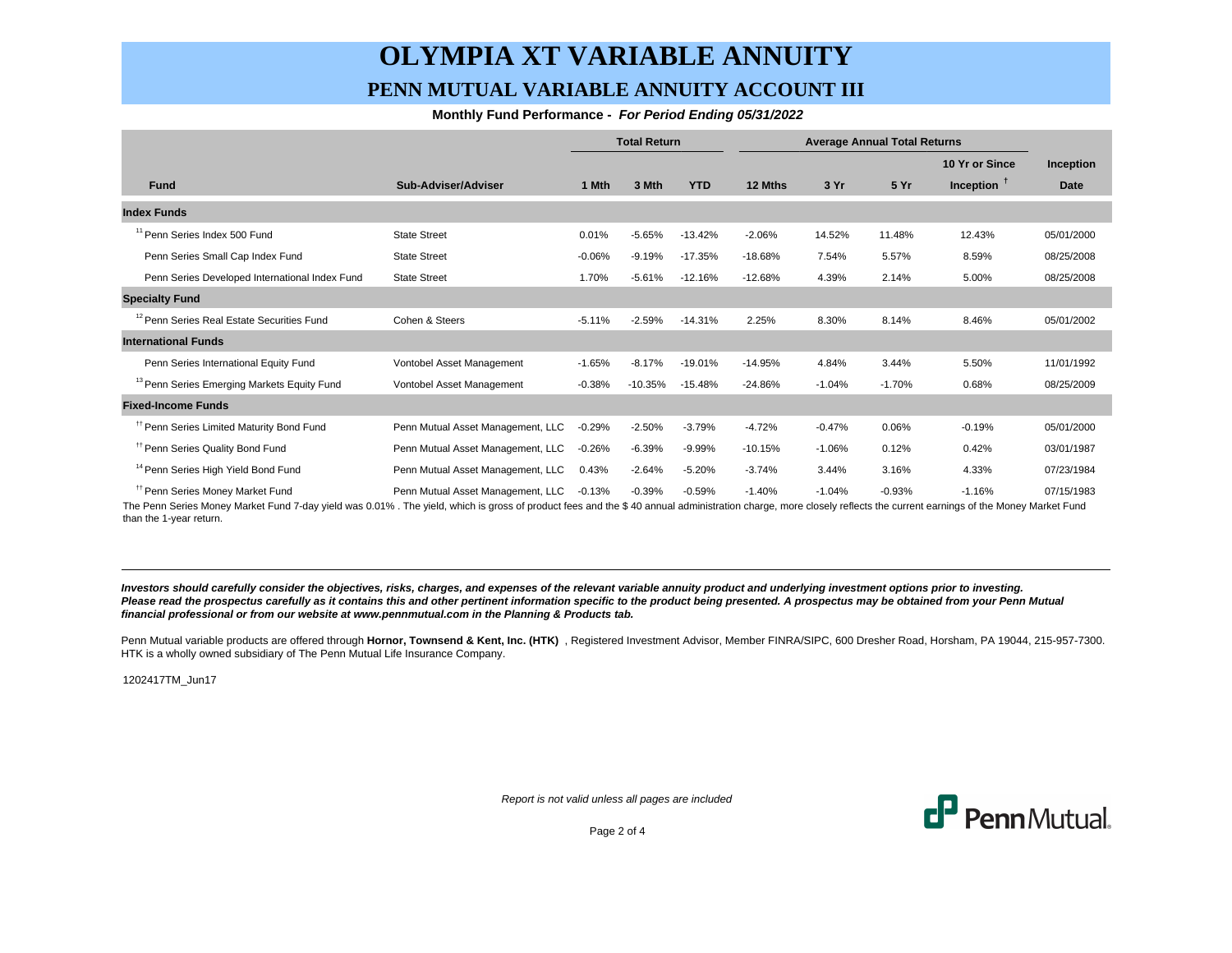# **OLYMPIA XT VARIABLE ANNUITY**

### **PENN MUTUAL VARIABLE ANNUITY ACCOUNT III**

 **Monthly Fund Performance - For Period Ending 05/31/2022**

#### **Assuming Contract Surrendered**

**Below are the average annual total returns on a hypothetical investment of \$1,000 assuming the investor makes no additional deposits during the first contract year and surrenders the policy. With the exception of any available optional riders, the figures are net of all possible charges and fees, including the maximum contingent deferred sales charge of 8% (Contract Year = %: 1=8%, 2=8%, 3=8%, 4=8%, 5=7%, 6=6%, 7=5%, 8=3%, 9=3%), asset charges, product fees, and the \$40 annual administration charge. Had any available optional riders been included, performance values would be lower.**

|                                                       |                                   | <b>Average Annual Total Returns</b> |          |          |                |                       |
|-------------------------------------------------------|-----------------------------------|-------------------------------------|----------|----------|----------------|-----------------------|
|                                                       |                                   |                                     |          |          | 10 Yr or Since |                       |
| <b>Fund</b>                                           | Sub-Adviser/Adviser               | 1Yr                                 | 3 Yr     | 5 Yr     | Inception $†$  | <b>Inception Date</b> |
| <b>Asset Allocation or LifeStyle Funds</b>            |                                   |                                     |          |          |                |                       |
| <sup>11</sup> Aggressive Allocation Fund              | Penn Mutual Asset Management, LLC | $-14.27%$                           | 4.27%    | 3.88%    | 7.28%          | 08/25/2008            |
| <sup>11</sup> Moderately Aggressive Allocation Fund   | Penn Mutual Asset Management, LLC | $-13.71%$                           | 4.01%    | 3.86%    | 6.69%          | 08/25/2008            |
| <sup>11</sup> Moderate Allocation Fund                | Penn Mutual Asset Management, LLC | $-14.08%$                           | 2.48%    | 2.86%    | 5.28%          | 08/25/2008            |
| <sup>††</sup> Moderately Conservative Allocation Fund | Penn Mutual Asset Management, LLC | $-12.75%$                           | 1.11%    | 1.93%    | 3.84%          | 08/25/2008            |
| <sup>††</sup> Conservative Allocation Fund            | Penn Mutual Asset Management, LLC | $-12.74%$                           | $-0.84%$ | 0.58%    | 2.07%          | 08/25/2008            |
| <b>Large Cap Funds</b>                                |                                   |                                     |          |          |                |                       |
| <sup>1</sup> Penn Series Large Growth Stock Fund      | T. Rowe Price                     | $-29.35%$                           | 4.59%    | 7.08%    | 11.51%         | 06/01/1983            |
| <sup>2</sup> Penn Series Large Core Growth Fund       | Morgan Stanley                    | $-53.36%$                           | $-6.04%$ | 2.72%    | 7.76%          | 08/25/2008            |
| <sup>3</sup> Penn Series Large Cap Growth Fund        | <b>MFS Investments</b>            | $-10.03%$                           | 11.96%   | 12.52%   | 11.86%         | 05/01/2002            |
| Penn Series Large Core Value Fund                     | Eaton Vance                       | $-4.29%$                            | 9.18%    | 8.50%    | 10.26%         | 08/25/2008            |
| <sup>4</sup> Penn Series Large Cap Value Fund         | AllianceBernstein, LP             | $-6.14%$                            | 8.92%    | 6.75%    | 9.66%          | 03/01/1987            |
| <b>Mid Cap Funds</b>                                  |                                   |                                     |          |          |                |                       |
| <sup>5</sup> Penn Series Mid Cap Growth Fund          | Delaware Investment Fund Advisors | $-25.26%$                           | 10.46%   | 12.39%   | 11.64%         | 05/01/2000            |
| <sup>6</sup> Penn Series Mid Cap Value Fund           | Janus Henderson Investors US      | $-8.56%$                            | $-0.06%$ | $-0.64%$ | 6.64%          | 05/01/2000            |
| <sup>7</sup> Penn Series Mid Core Value Fund          | American Century                  | $-2.82%$                            | 9.42%    | 6.15%    | 10.82%         | 05/01/2002            |
| <b>SMID (Small/Mid) Cap Funds</b>                     |                                   |                                     |          |          |                |                       |
| <sup>8</sup> Penn Series SMID Cap Growth Fund         | Goldman Sachs                     | $-31.29%$                           | 6.48%    | 8.63%    | 10.46%         | 08/25/2008            |
| Penn Series SMID Cap Value Fund                       | AllianceBernstein, LP             | $-14.83%$                           | 7.06%    | 4.55%    | 9.53%          | 08/25/2008            |
| <b>Small Cap Funds</b>                                |                                   |                                     |          |          |                |                       |
| <sup>9</sup> Penn Series Small Cap Growth Fund        | Janus Henderson Investors US      | $-23.34%$                           | 3.49%    | 6.72%    | 9.95%          | 05/01/1997            |
| <sup>10</sup> Penn Series Small Cap Value Fund        | Goldman Sachs                     | $-13.03%$                           | 6.15%    | 4.47%    | 9.17%          | 03/01/1995            |
| <b>Balanced Funds</b>                                 |                                   |                                     |          |          |                |                       |
| Penn Series Flexibly Managed Fund                     | T. Rowe Price                     | $-9.38%$                            | 7.72%    | 8.09%    | 10.33%         | 07/23/1984            |
| <sup>tt</sup> Penn Series Balanced Fund               | Penn Mutual Asset Management, LLC | $-11.98%$                           | 5.39%    | 5.54%    | 7.33%          | 08/25/2008            |